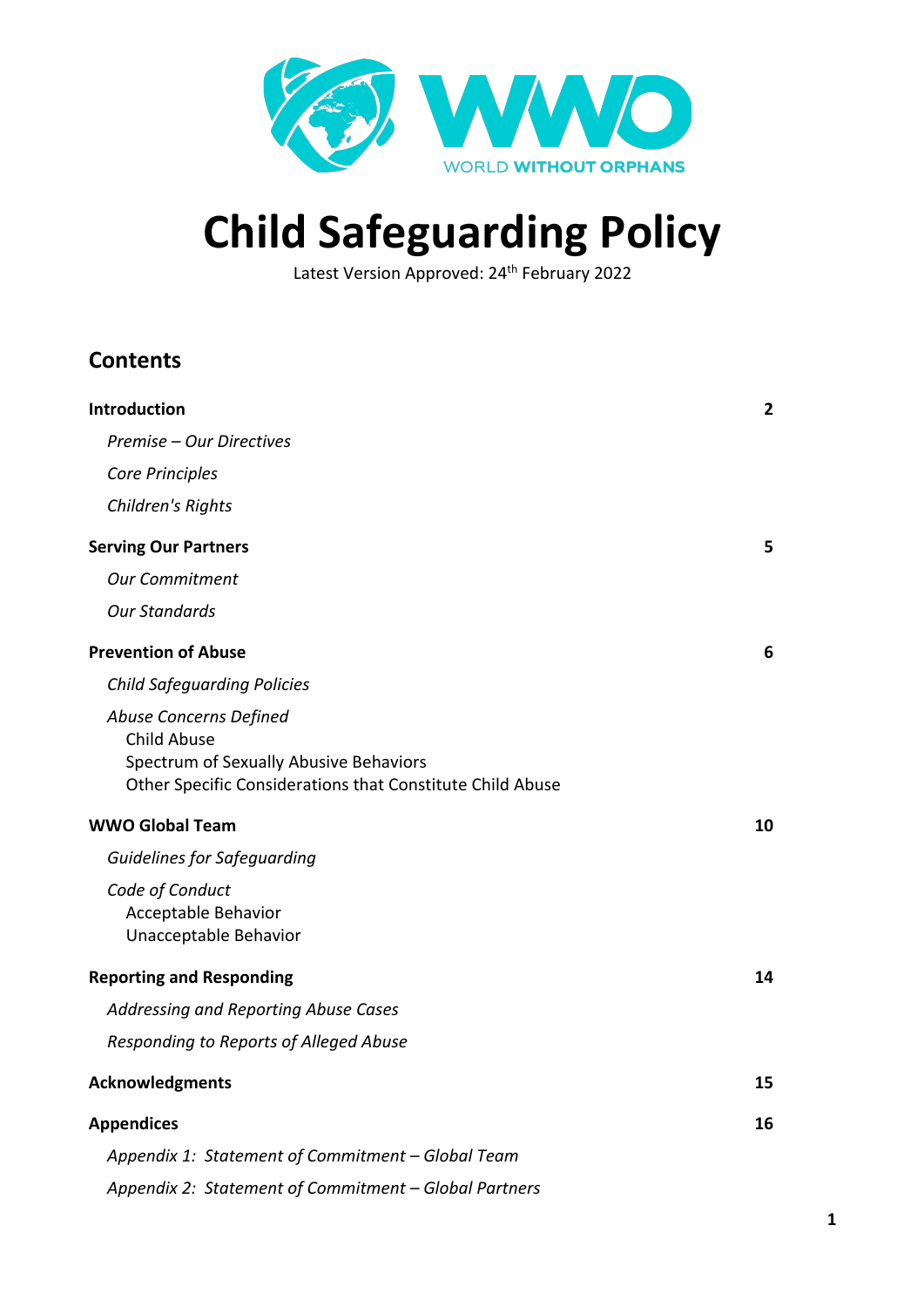# **INTRODUCTION**

#### **PREMISE – OUR DIRECTIVES**

World Without Orphans (WWO) Global calls and equips national leaders to collaborate to solve their own country's orphaned and vulnerable child crisis. WWO Global is committed to safeguarding children from abuse and exploitation and believes all children have the right to be protected from harm. The welfare and best interests of the child are paramount for WWO Global when making decisions regarding policy.

WWO Global serves a collective group of countries, organizations, NGOs, churches, faith and community leaders, and civil society members who are working to serve orphans and vulnerable children as well as to strengthen families. Therefore, WWO Global accepts responsibility to issue a clear statement of our role and commitment to the safeguarding of all children. Although WWO Global does not directly work with families or children, we do promote and support those who do. Thus, we expect partner organizations with which WWO Global has partnership agreements to have and enforce a Child Safeguarding Policy. We further strongly encourage any organization or network with which WWO Global partners to have and enforce a Child Safeguarding Policy.

WWO Global believes that all children have the right to be protected from harm without discrimination of any kind, irrespective of the child's parents or legal guardian, race, gender, skin color, sex, language, religion, political or other opinion, nationality, ethnic or social origin, poverty, disability, birth order, or beliefs.

We acknowledge that children can be victims of physical, emotional, social, sexual abuse, neglect, or exploitation. This safeguarding policy is to clarify our role and further identify the expectations of the partners with whom we serve.

We advocate for children to be cared for in the best possible way. We are in agreement with the United Nations Convention on the Rights of the Child (UNCRC), which is committed to improving the lives of children worldwide. The convention has identified 4 Core Principles and 12 Rights for Every Child, which are embodied in the commitment from WWO Global addressed in this document.

# **CORE PRINCIPLES1**

#### *Principle 1. Non-Discrimination*

One general principle as identified by the committee on the rights of the child is that all children should enjoy their rights and should never be subjected to any discrimination.

#### *Principle 2. Best interests of the child*

Article 3:1. "In all actions concerning children whether undertaken by public or private social welfare institution, courts of law, administrative authorities or legislative bodies, the best interest of the child shall be a primary consideration."

<sup>&</sup>lt;sup>1</sup> United Nations Convention on the Rights of the Child (UNCRC)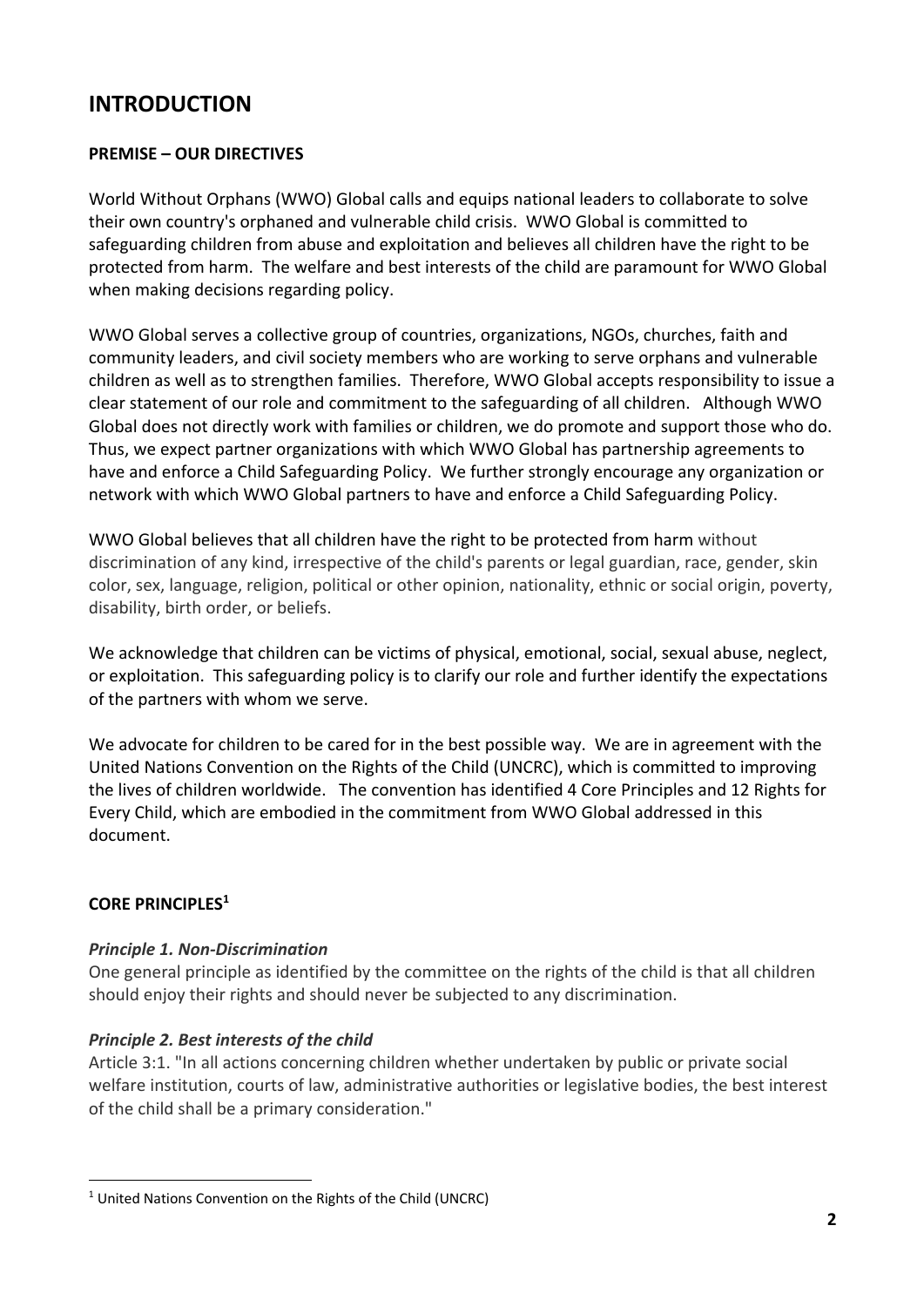## *Principle 3. The right to survival and development*

The principle most directly related to children's economic and social rights is formulated in the right to life article. Article 6:2 and states thus: "State parties shall ensure to the maximum extent possible the survival and development of the child."

#### *Principle 4. The views of the child*

Article 12:1 "States parties shall assure to the child who is capable of forming his or her own views the rights to express those views freely in all matters affecting the child, the view of the child being given due weight in accordance with the age and maturity of the child.

# **RIGHTS OF EVERY CHILD2**

# **1. Every child has the right to be born well.**

It is the responsibility of the parents to make sure they can provide a safe environment for their unborn child. This includes proper medical attention and care from conception, birth, and throughout childhood years in a newborn services unit or pediatric center.

# **2. Every child has the right to a wholesome family life.**

The child's first learning environment and teachers are their home and family. They are entitled to be a part of a loving family that will instill ethical values and morals in them.

## **3. Every child has the right to be raised well and become a contributing member of society.**

By raising them in a safe and loving environment, parents and guardians can shape the personalities of their young to be useful and contributing members of their respective communities when they grow older.

# **4. Every child has the right to basic needs.**

The four basic needs of people outlined in the law are as follows: a balanced diet, adequate clothing, sufficient shelter, and proper healthcare. This also includes any other requirements to lead a healthy and active life.

# **5. Every child has the right to access what they need to have a good life.**

This right goes beyond the basic needs and focuses more on the atmosphere of the place they will be raised in. A child's needs must always be attended to so they feel the support of people around them, which in turn will build and strengthen their character in adulthood.

# **6. Every child has the right to education.**

In an ideal world, every child should have the means to go to a classroom and have access to books and learning materials that can enrich their intelligence and skills.

# **7. Every child has the right to play and enjoy their youth.**

Children have the right to engage in wholesome recreational activities whenever they wish and not be exploited for events that are deemed only for adults to do, i.e., intensive manual labor.

# **8. Every child has the right to be protected from danger.**

This includes all hazards that could affect their physical, mental, and emotional states, such as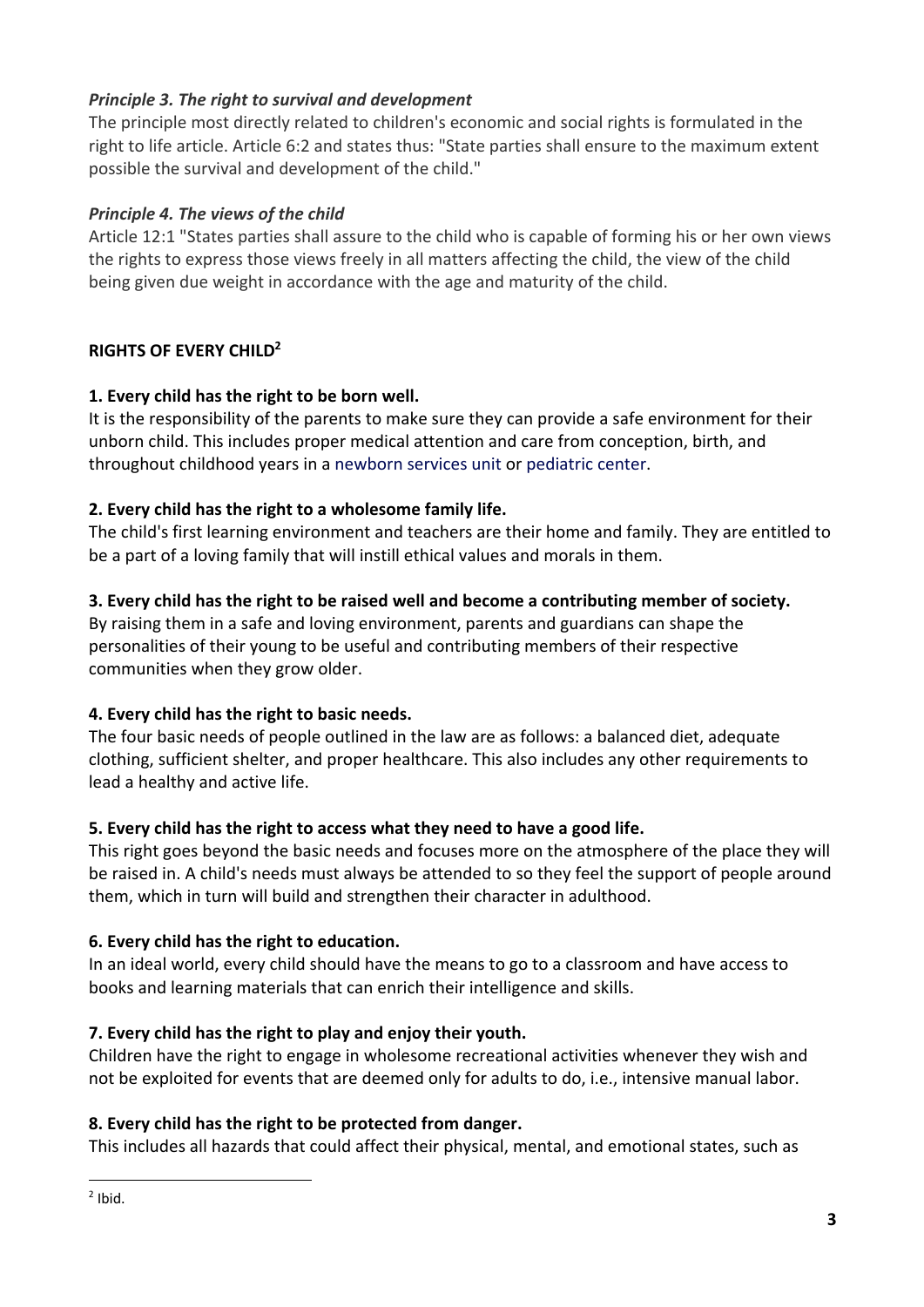removing them from dangerous living situations, preventing them from getting into accidents, or protecting them from the abuse of adults, to name a few.

## **9. Every child has the right to live in a productive environment.**

Safe communities that inspire them to give back when they are older should surround children. This means staying away from bad influences and situations that can cause harm to their health.

## **10. Every child has the right to be cared for in the absence of their parent or guardian.**

If the parent or guardian fails to fulfill their role, the State shall assume custody and care for the child, providing them with their fundamental needs for growth and development.

# **11. Every child has the right to good governance.**

Children also have a right to be born under the presence of good governance that can inspire them to become a helpful and active citizens. This doesn't necessarily mean they have to get involved with politics but rather have an interest in being involved in political discussions for the betterment of their country.

# **12. Every child has the right to freedom and peace.**

Last but not least, every child is entitled to do whatever they want in their lives, so long as it contributes to the peace and betterment of the communities they are a part of.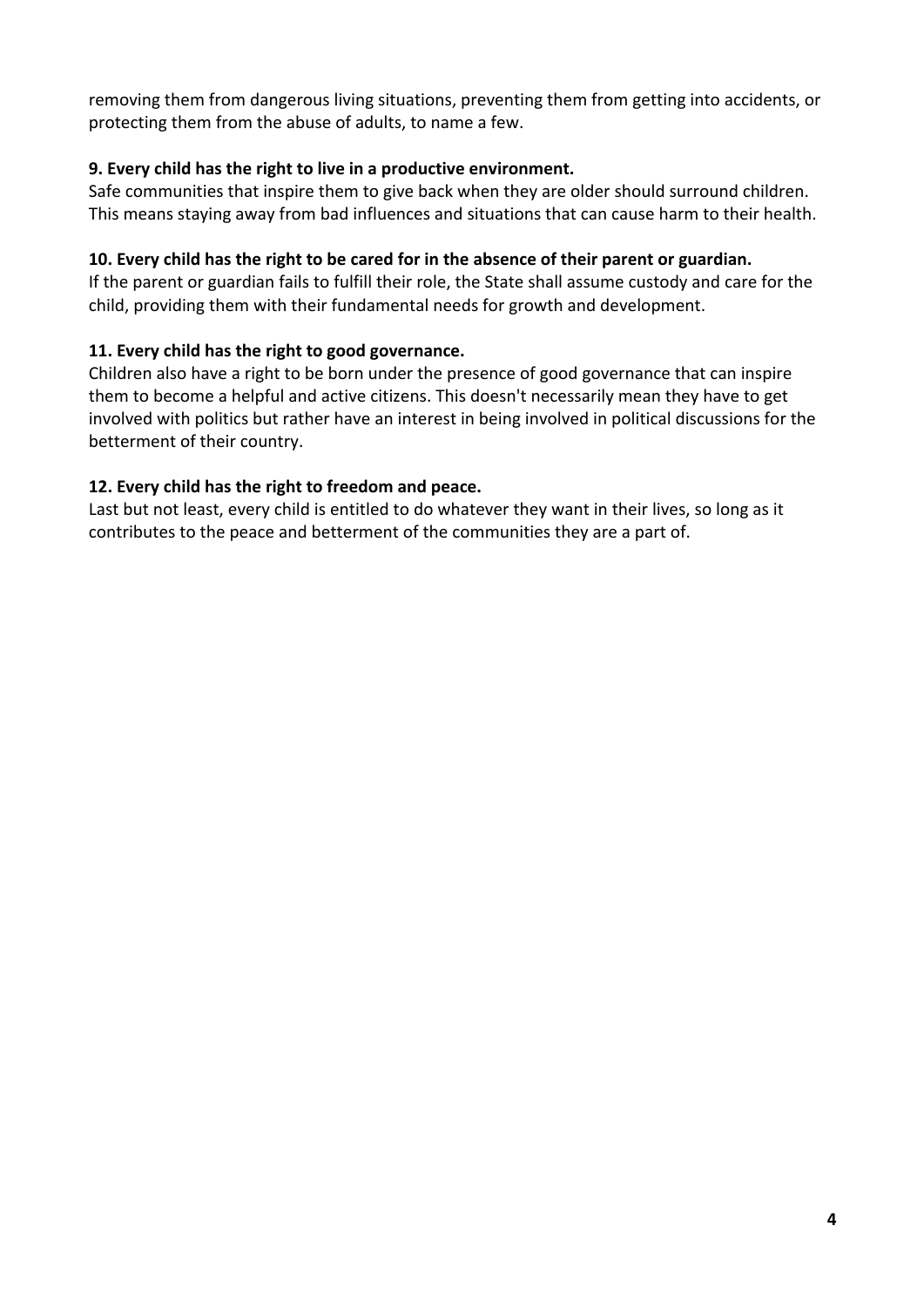# **SERVING OUR PARTNERS**

#### **OUR COMMITMENT**

WWO Global reserves the right to communicate to partners best practices related to the rights of the child to ensure their safety and protection from harm. We view this responsibility as a priority to help others know and understand how their contribution can help improve or hurt the wellbeing of children and specifically to those who are orphans and/or vulnerable.

#### **OUR STANDARDS**

WWO Global works under the following standards, which are benchmarks of commitment to assess and communicate quality intervention strategies and practices to our global partners.

- Promote and teach practices and tools that work toward protecting children from abuse and maltreatment.
- Communicate clear and evidence-based learning to serve in preventing harm to children's health or development.
- Promote the best in research that leads to ensuring children grow up with the provision of safe and effective care.
- Respond to partners where it becomes necessary in taking action to enable all children and young people to have the best outcomes.
- Communicate to partners the importance of endorsing and following the principles noted in the UNCRC.
- Maintain close contact with partners to support and serve in helping develop and implement a Child Safeguarding Policy for their organization, church, etc.
- Make available (when requested) to all partners samples of Child Safeguarding Policies and offer coaching to develop such policies for partners.
- Promote awareness that those reporting an abuse are to be treated with respect and dignity.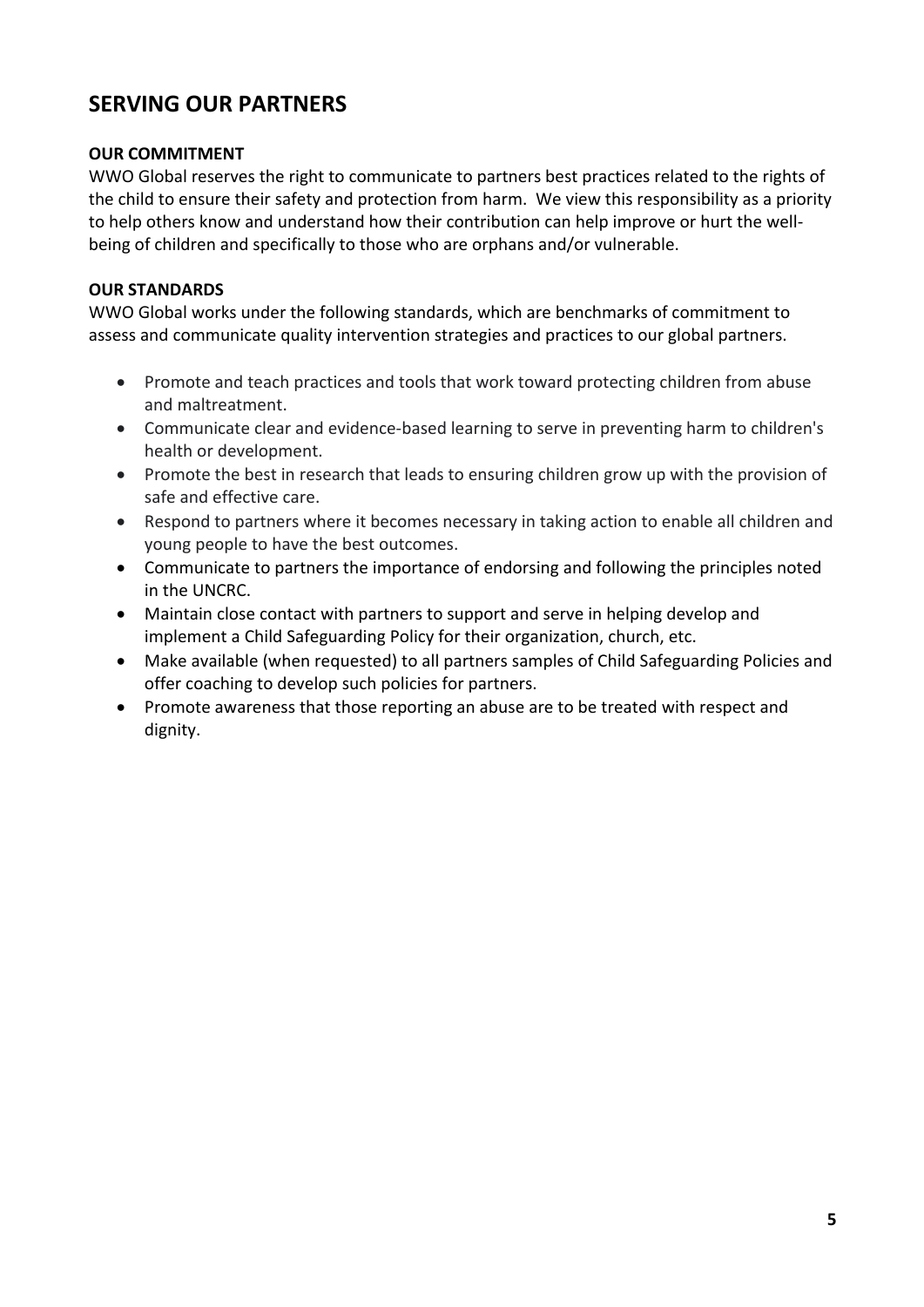# **PREVENTION OF ABUSE**

# **CHILD SAFEGUARDING POLICIES**

The leadership of WWO Global commits to being responsive to ensuring all partners are aware of the following:

- Partners of WWO Global will have an updated Child Safeguarding Policy on hand, communicate this to their teams and make this policy available to WWO Global if requested.
- Partners will keep WWO Global leadership team informed of Child Safeguarding issues, incidents and concerns and have strategies to develop a unified response when a concern arises.
- Partners will maintain confidentiality, when possible, within the standards and guidelines of reporting responsibilities - to ensure there are open doors for communication to review and address internal concerns.
- Partners will communicate to their staff, volunteers, and children a clear, safe, and accessible way for each and every child to express concerns about their own care and safeguarding.
- Partners will provide clear and specific details of the steps WWO Global might need to take should a concern arise and need outside intervention.
- WWO Global will provide clear and specific direction when needed to address a child safeguarding concern where partner might not be responding.
- WWO Global will clearly identify steps WWO Global leadership will need to take should reporting become an issue of concern.

#### **ABUSE CONCERNS DEFINED**

#### **Child Abuse**

Child abuse and neglect are defined as all forms of action or inaction resulting in harmor risk of harm to children. Six key types of abuse include:

- 1. **Physical Abuse**  results in actual or potential physical harm from an interaction or lack of interaction, which is reasonably in the control of a parent or person in a position of responsibility, power, or trust. Examples include hitting, poisoning, burning, slapping, violent shaking, drowning, suffocating, or deliberately making a child ill.
- 2. **Sexual Abuse**  is when a child is used by an adult or young person (in a physical, visual, verbal, psychological, online, or other way) for that person's sexual gratification. Any sexual involvement with a child, with or without their consent, is still considered abuse.
- 3. **Emotional Abuse**  is the persistent ill treatment of a child, such as to cause a severe and persistent adverse effect on the child's emotional development; or failure in providing a developmentally supportive environment. This abuse may include repeatedly rejecting children, humiliating them, or denying their worth and rights as human beings
- 4. **Exploitation**  refers to the use of the child in work or other activities for the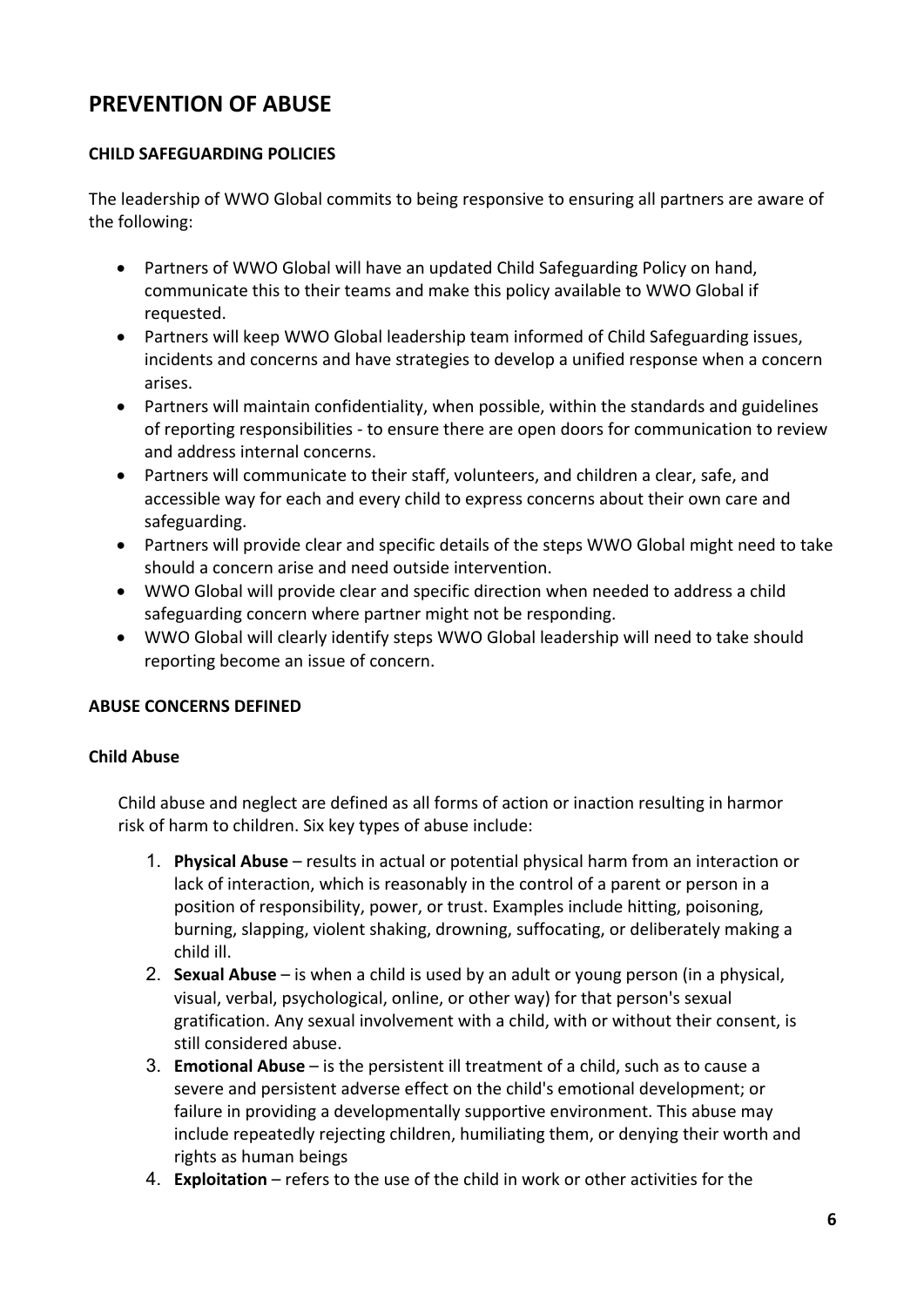benefit of others. This includes, but is not limited to, child labor and child prostitution. These activities are to the detriment of the child's physical or mental health, education, moral or social-emotional development.

- 5. **Neglect**  or negligent treatment is the persistent failure to meet a child's basic needs when options are available, including the failure to provide adequate health care, supervision, clothing, nutrition, housing, as well as their physical, emotional, social, educational, and safety needs. Neglect is likely to result in the serious impairment of the child's health or development.
- 6. **Spiritual Abuse**  occurs when someone in a position of spiritual power or authority in a faith-based environment misuses their power and the trust placed in them, with the intention of controlling, coercing, manipulating, or dominating a child.

## **Spectrum of Sexually Abusive Behaviours3**

There are two main types of child sexual abuse: touching and non-touching. Touching includes touching a child's genitals, making a child touch someone else's genitals, playing sexual games, and/or putting objects or body parts inside the vulva or vagina, in the mouth, or in the anus of a child for sexual pleasure. Non-touching abuse includes showing pornography to a child, exposing a person's genitals to a child, prostituting/trafficking a child, photographing a child in sexual poses, encouraging a child to watch or hear sexual acts either in person or on a video, and/or watching a child undress or use the bathroom.

Sexual activity between an adult and a child may range on a continuum from exhibitionism to intercourse, often progressing through the following spectrum of behavior:

- **Nudity.** The adult parades nude around the house in front of all or some of the family members.
- **Disrobing.** The adult disrobes in front of the child, generally when the child and the adult are alone.
- **Genital Exposure.** The adult exposes his or her genitals to the child. Here the perpetrator directs the child's attention to the genitals. This may involve a request that the child touch the parent's genitals.
- **Observation of the child.** The adult surreptitiously or overtly watches the child undress, bathe, excrete, or urinate.
- **Kissing.** The adult kisses the child in a lingering and intimate way ("French kissing.") Even very young children sense the inappropriateness of this behavior and may experience discomfort.
- **Fondling.** The adult fondles the child's breasts, abdomen, genital area, inner thighs, or buttocks. The child may be requested to similarly fondle the adult at his or her request.

<sup>3</sup> Reference: *Family-Centered Child Protective Services (Core 101), © Institute for Human Services, May 2001*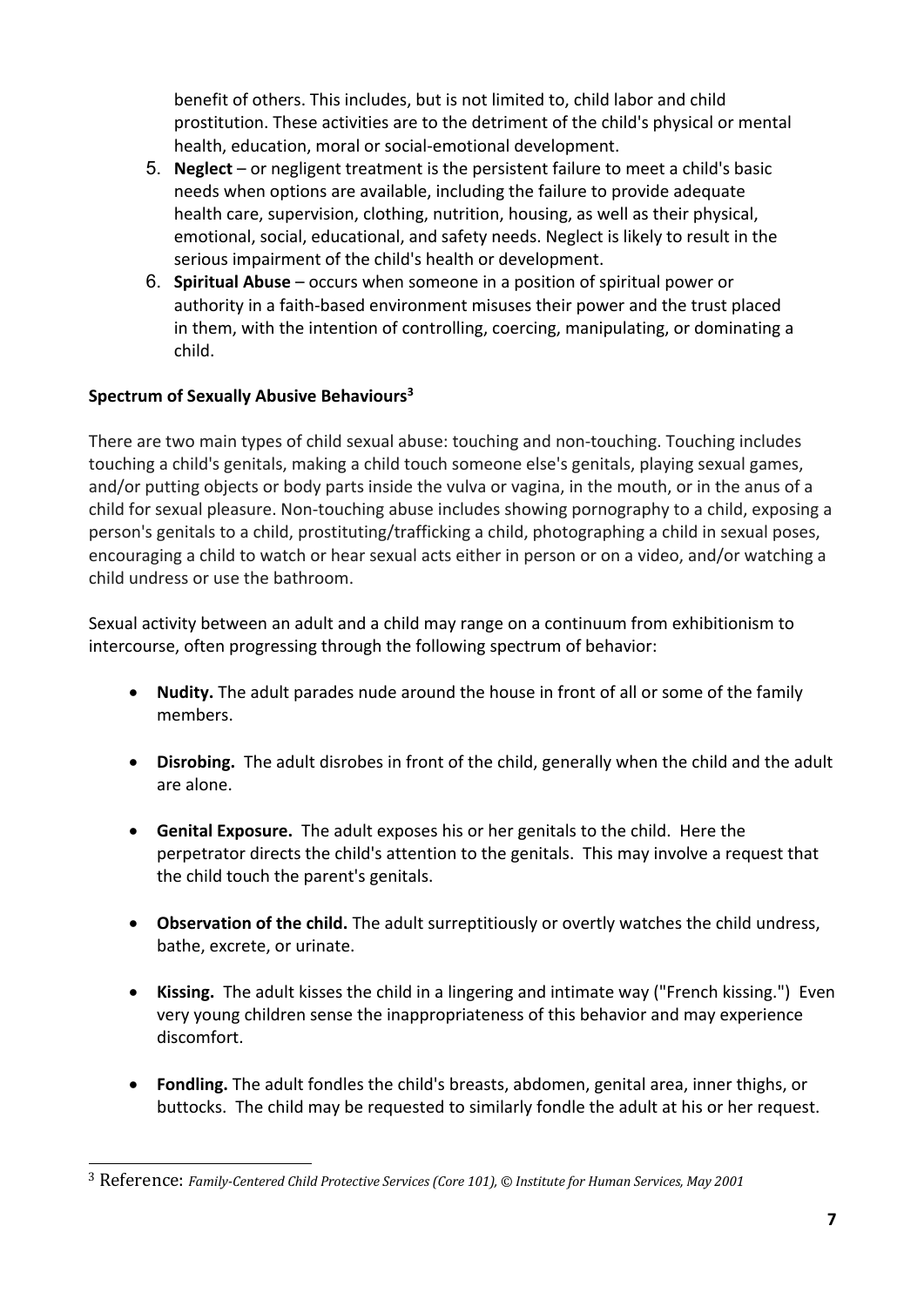- **Masturbation.** The adult masturbates while the child observes; the adult observes the child masturbating; the adult and child observe each other while masturbating themselves; or the adult and child masturbate each other (mutual masturbation).
- **Fellatio.** The adult has the child fellate him, or the adult will fellate the child. This type of oral-genital contact requires the child to take a male perpetrator's penis into his/her mouth, or the adult to take the male child's penis into his/her mouth.
- **Cunnilingus.** This type of oral-genital contact requires the child to place mouth and tongue on the vulva or in the vaginal area of the adult female, or the adult will place his or her mouth on the vulva or the vaginal area of the female child.
- **"Dry Intercourse."** This slang term describes an adult who rubs his penis against the child's genital-rectal area, inner thighs, or buttocks.
- **Digital (finger) penetration of the anus or rectal opening.** This involves penetration of the anus or rectal opening by a finger, or inanimate objects such as crayons or pencils.
- **Penile penetration of the vagina.** This involves penetration of the vagina by a male perpetrator's penis (intercourse).
- **Penile penetration of the anus.** This involves penetration of the anus by a male perpetrator's penis (intercourse).
- **Sexual Exploitation.** The typical definition of child sexual exploitation is the act of coercing, luring, or engaging a child under the age of 18 into a sexual act and involvement in the sex trade or pornography, with or without the child's consent, in exchange for money, drugs, shelter, food, protection or other necessities.
- **Online sexual abuse and child pornography** Online sexual abuse is a relatively modern trend, in which perpetrators utilize modern forms of technology such as live stream web cameras, cell phones, or social media to coerce targeted victims into inappropriate and sometimes illegal sex acts. Children are often the targets of online sexual predators who will often bully, emotionally manipulate, blackmail, or befriend willing communicators on the web in order to obtain their desires. Online sexual abuse may vary from personal interactions between a victim and offender to a process in which children are sexually exploited for the perpetrators' profit. Online abuse may be linked to child pornography, defined as any visual depiction of sexual images or sexually explicit conduct involving a minor (persons less than 18 years old). Images of child pornography are referred to as child sexual abuse images. Any production, distribution, importation, reception, or possession of any image of child pornography is prohibited and should be reported immediately.

#### **Other Specific Considerations that Constitute Child Abuse4**

• **Traditional Harmful Practices** – are cultural practices which may put the child at risk of harm. Examples are Child Marriage, where the child is under the legal ageof

<sup>4</sup> Adapted from Child Safeguarding Policy. Christian Broadcasting Network (CBN), 2021.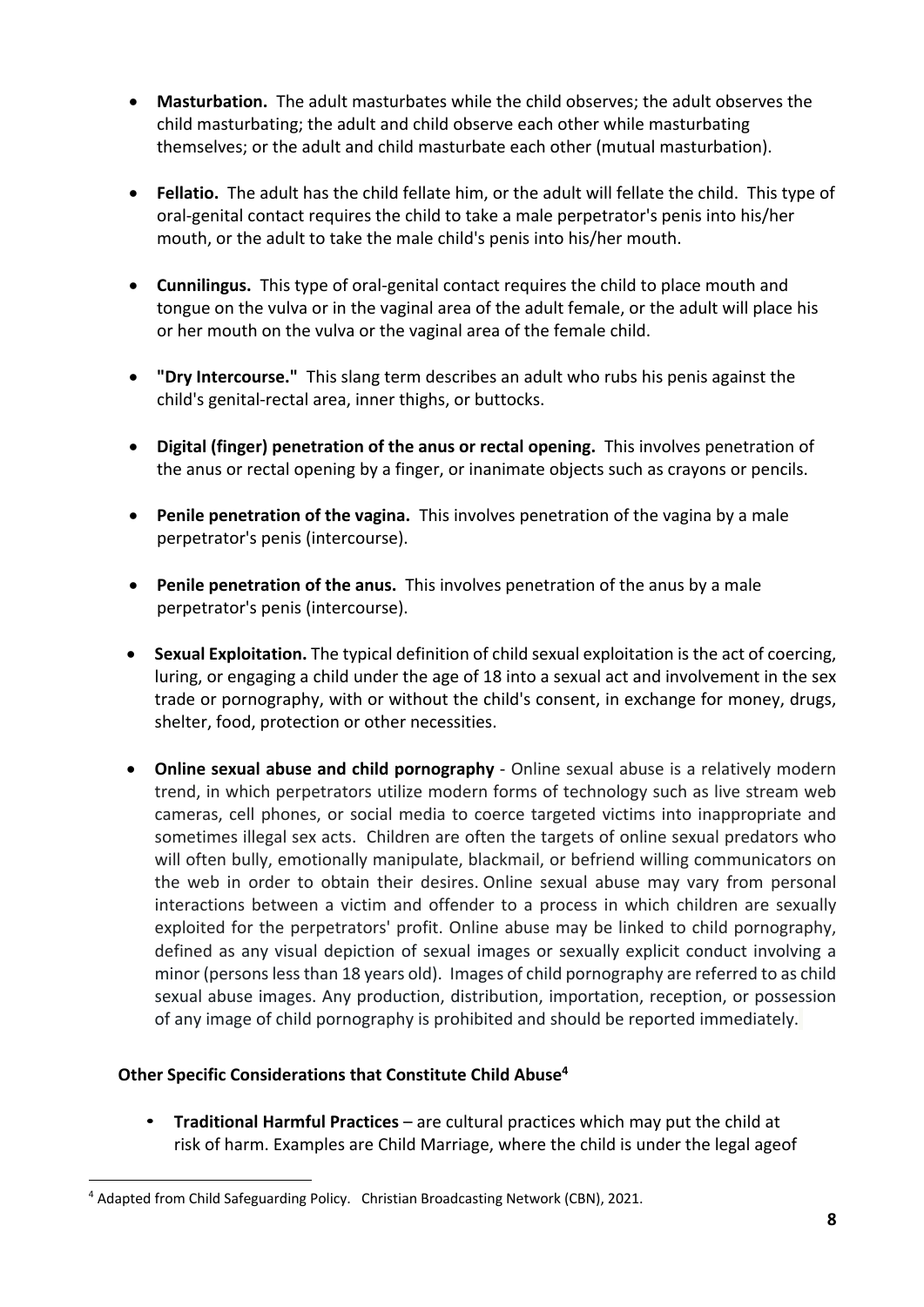consent and Female Genital Mutilation.

- **Bullying** takes the form of physical intimidation; verbal intimidation, which includes racist and sexist remarks; or emotional intimidation such as isolating or excluding a child whereby they experience deliberate hostility.
- **Witchcraft/Ritualistic Abuse** occurs within some communities that believe strongly that children may be possessed by evil spirits. Children may be abused through ritualistic practices and ceremonies, in the form of beating, maiming, rape, and even as sacrifices.
- **Historical Abuse** is any type of abuse that may have occurred several years before it is disclosed.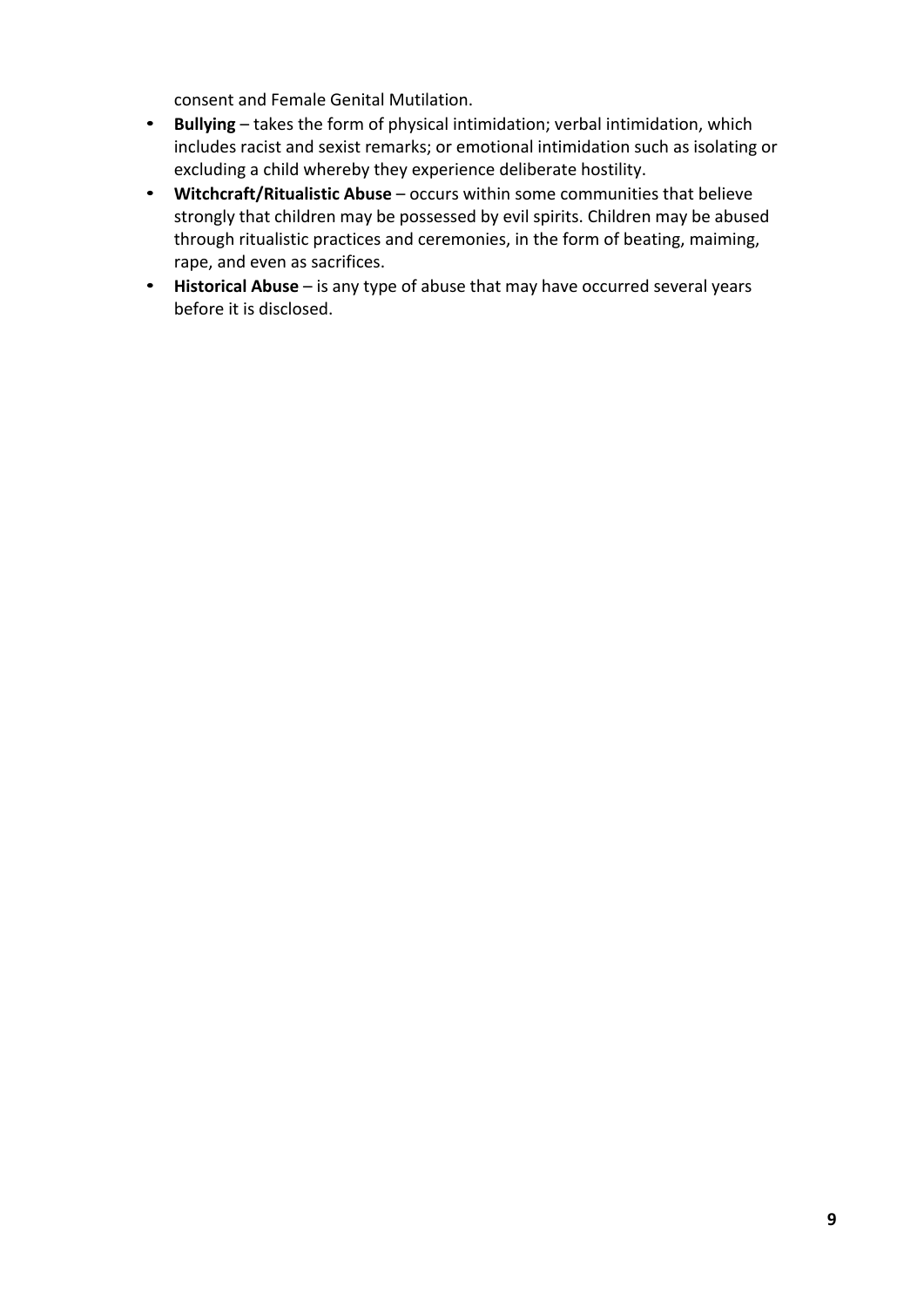# **WWO GLOBAL TEAM**

## **GUIDELINES FOR SAFEGUARDING5**

WWO Global – Global Council members and Executive Team Members must comply with the terms of this policy and are required to sign the Statement of Commitment (See Appendix 1).

It is the responsibility of WWO Global to ensure all their global team personnel, including paid or unpaid staff, volunteers, freelancers, consultants, and visitors are aware of this child protection policy and agree to abide by and uphold the principles. They will be required to sign the Statement of Commitment (Appendix 1) indicating they have received the policy, read it, understood it and that they agree toabide by it.

If found by the organization or project to be a risk to children, or if that risk is confirmed from another source, the individual will not be allowed to work again in the WWO Global project.

WWO Global seeks to have representatives and partners who respect and value children and are committed to safeguarding them from harm; therefore, WWO Global partners are required to abide by the WWO Global Child Safeguarding Policy. Partner Organizations implementing projects or programs involving children and/or representing WWO Global should have their own Child Safeguarding Policy, which is being actively used and implemented with all of their own paid or unpaid staff, volunteers, freelancers, consultants, and visitors. It must meet the standards of WWO Global's Child Safeguarding Policy and provide specific policies and procedures for how to prevent abuse of children in their care as well as how they will respond to any abuse cases and reporting if appropriate.

If Partner Organizations do not have their own child protection policy, or if it is inadequate, WWO Global will make this policy available to them as a guide to assist them in putting a suitable policy and procedures in place to safeguard children. WWO Global will also be available to answer any questions they may have about WWO Global's Child Safeguarding Policy throughout the process of developing their own child safeguarding policy and procedures. All Partner Organizations must complete and sign the Statement of Commitment (Appendix 2).

# **CODE OF CONDUCT6**

The Code of Conduct for WWO Global describes acceptable standards of behavior and promotes good practices so children can experience a safe, positive, and encouraging environment. It sets a clear benchmark for acceptable conduct expected from all WWO Country or Regional Offices to minimize opportunities for theabuse of children, but also help to prevent unfounded allegations. WWO Country or Regional Offices should ensure that all their paid and unpaid staff, volunteers, freelancers, consultants, and visitors are held to these standards.

 $<sup>5</sup>$  Ibid.</sup>

<sup>6</sup> Ibid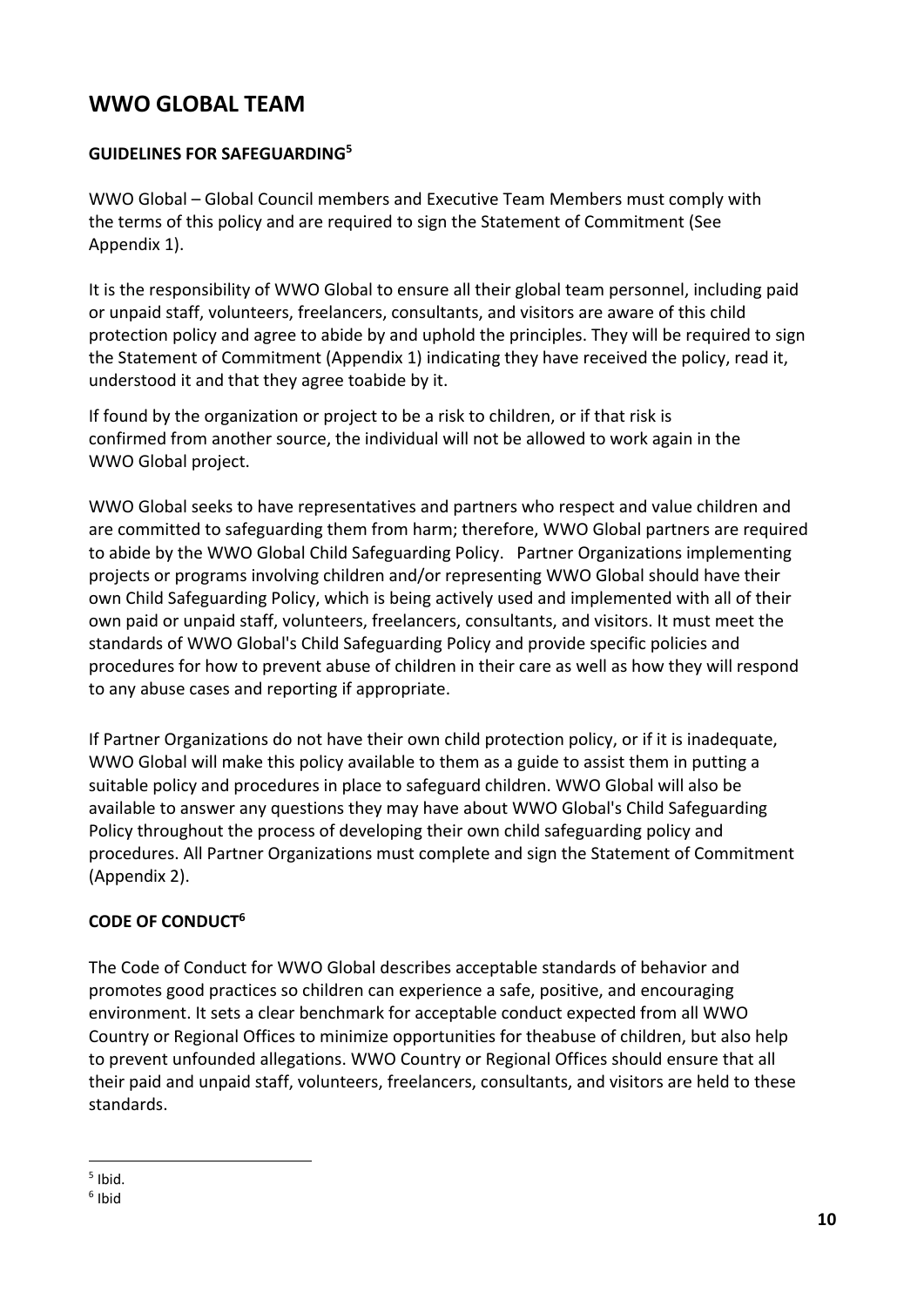#### **Acceptable Behavior**

- Treat all children fairly and with respect and dignity, regardless of race, religion, social background, gender, skin color, disabilities, ethnicity, nationality, or beliefs.
- Uphold the integrity of WWO Global by ensuring that personal and professionalconduct is, and is seen to be, of the highest standard.
- Prevent, oppose and combat all exploitation and abuse of children.
- Refrain from any involvement in criminal or unethical activities, activities that contravene human rights, or activities that compromise the image andinterests of WWO Global.
- Comply with all international and local legal requirements with regard to children, including the protection of personally identifiable information (e.g., images, names, addresses, criminal background, medical records, biometrics, and religious affiliation).
- Ensure that the risks of being alone with children are minimized by havingat least two adults supervising, and always being visible to others when with children.
- Be committed to creating a culture of openness and mutual accountability where child protection issues can be openly discussed and abusive behavior must be challenged.
- Be aware of the power balance between an adult and child and avoidtaking any advantage this may provide.
- Be aware that for visitors, their presence with children will often be temporary and they should avoid creating bonds with children whichencourage emotional or psychological dependence.
- Be aware that they may work with children who, because of the circumstances and abuses they have experienced, may use a relationship to obtain "special attention." The adult is always considered responsible even if a child demonstrates sexually stylized behavior.
- Listen to children and encourage them to raise their concerns about staffor others safely.
- Take steps to help train and inform children of what is acceptable and unacceptable behavior.
- Use positive, non-violent methods to manage children's behavior.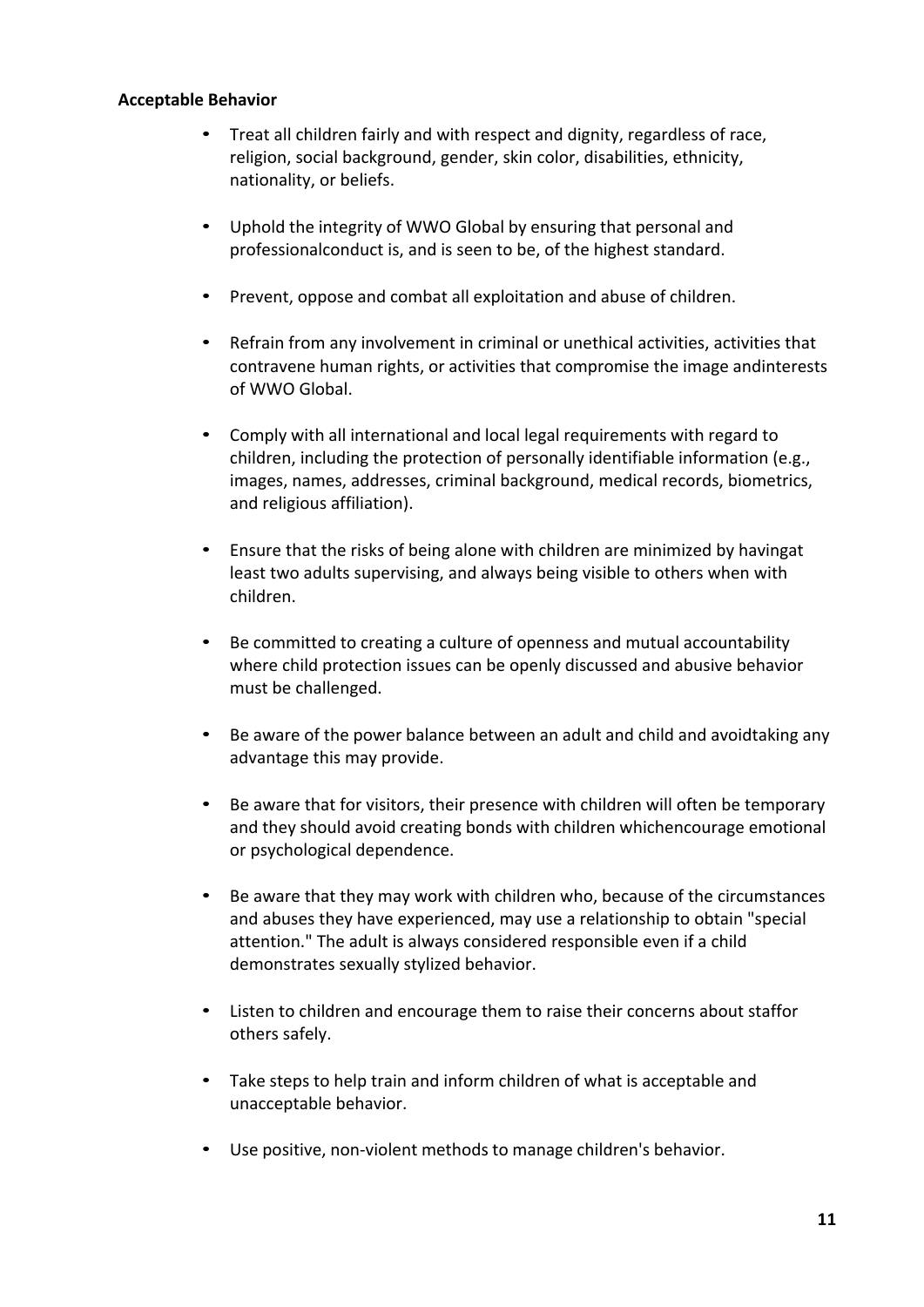- Ensure physical contact is appropriate at all times and not an invasion ofthe child's privacy.
- Raise any concerns of inappropriate behavior immediately.

#### **Unacceptable Behavior**

WWO Global team members must **not**:

- Develop physical or sexual relationships with children.
- Spend time alone with a child away from others, behind closed doors, or ina secluded area.
- Behave physically in a manner which is inappropriate or sexually provocative. Think of the bathing suit rule. An adult should never touch achild where the child's bathing suit would be covering him/her. Adults should take careful consideration to not hug children in a close (body to body) lingering manner.
- Take a child to their home, including staying overnight at their home unsupervised, or visit a child at their home where they may be alone withthat child.
- Sleep in the same room or bed as a child with whom they are working.
- Engage in sexual activity with a child regardless of the national legally accepted age of consent. (Mistaken belief regarding the age of the child is not a defense).
- Be intoxicated or under the influence of alcohol or drugs prior or whileassuming responsibility for any child.
- Hit or otherwise physically assault or physically abuse children, evenwhere this may be culturally acceptable.
- Act in ways that may be abusive or may place a child at risk of abuse.
- Use language that will mentally or emotionally harm a child.
- Condone, or participate in behavior with children which is illegal, unsafe, or abusive.
- Exploit children for their labor (e.g. domestic servants) or for sexual purposes.
- Take a child alone in a vehicle unless necessary and withparental/guardian consent.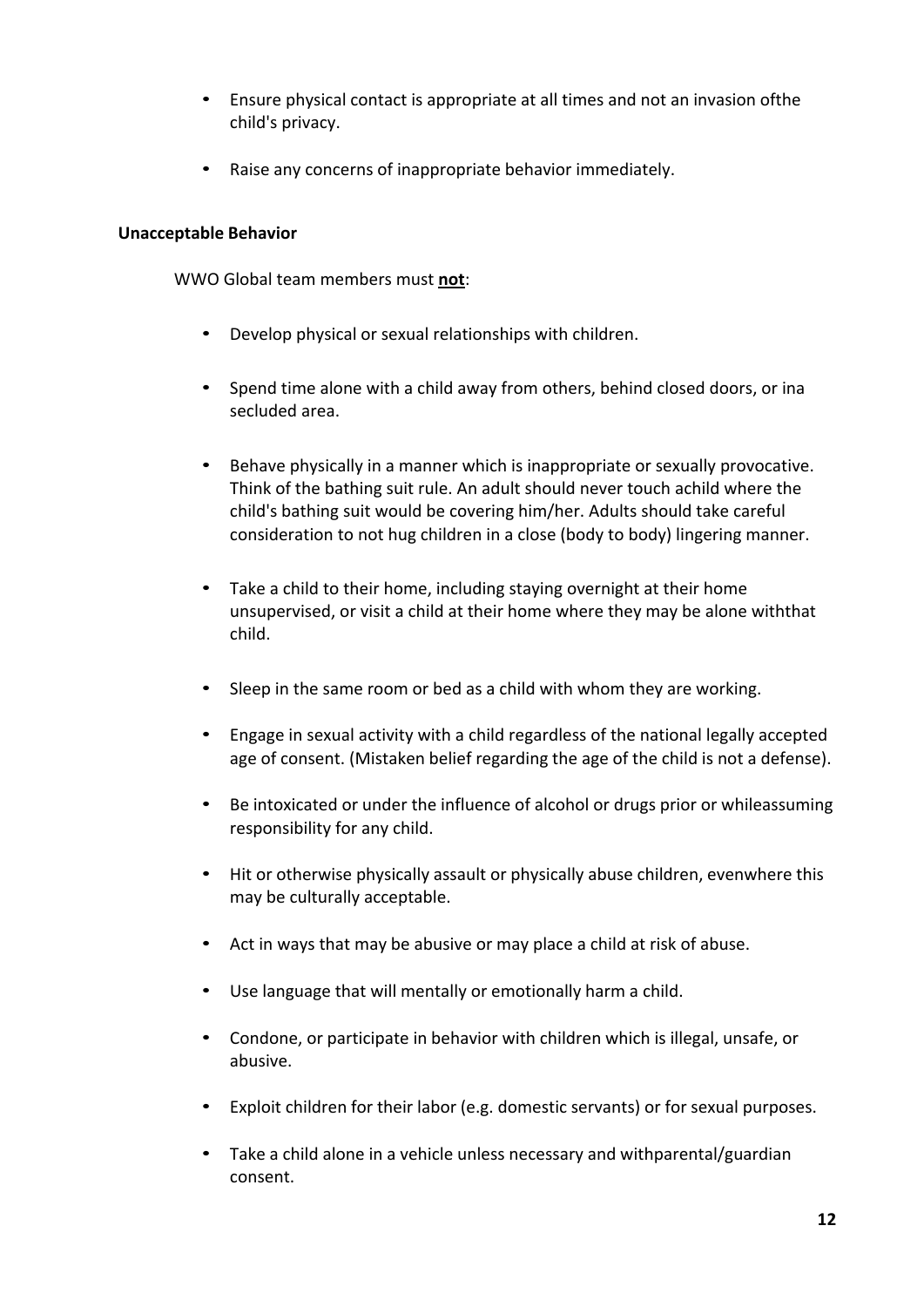- Conduct or be a part of harmful traditional practices, spiritual or ritualistic abuse.
- Act in any way that intends to embarrass, shame, humiliate or degrade achild.
- Stay silent, cover up, or enable any known or suspected safeguardingincident or breach of the Child Safeguarding Policy by personnel.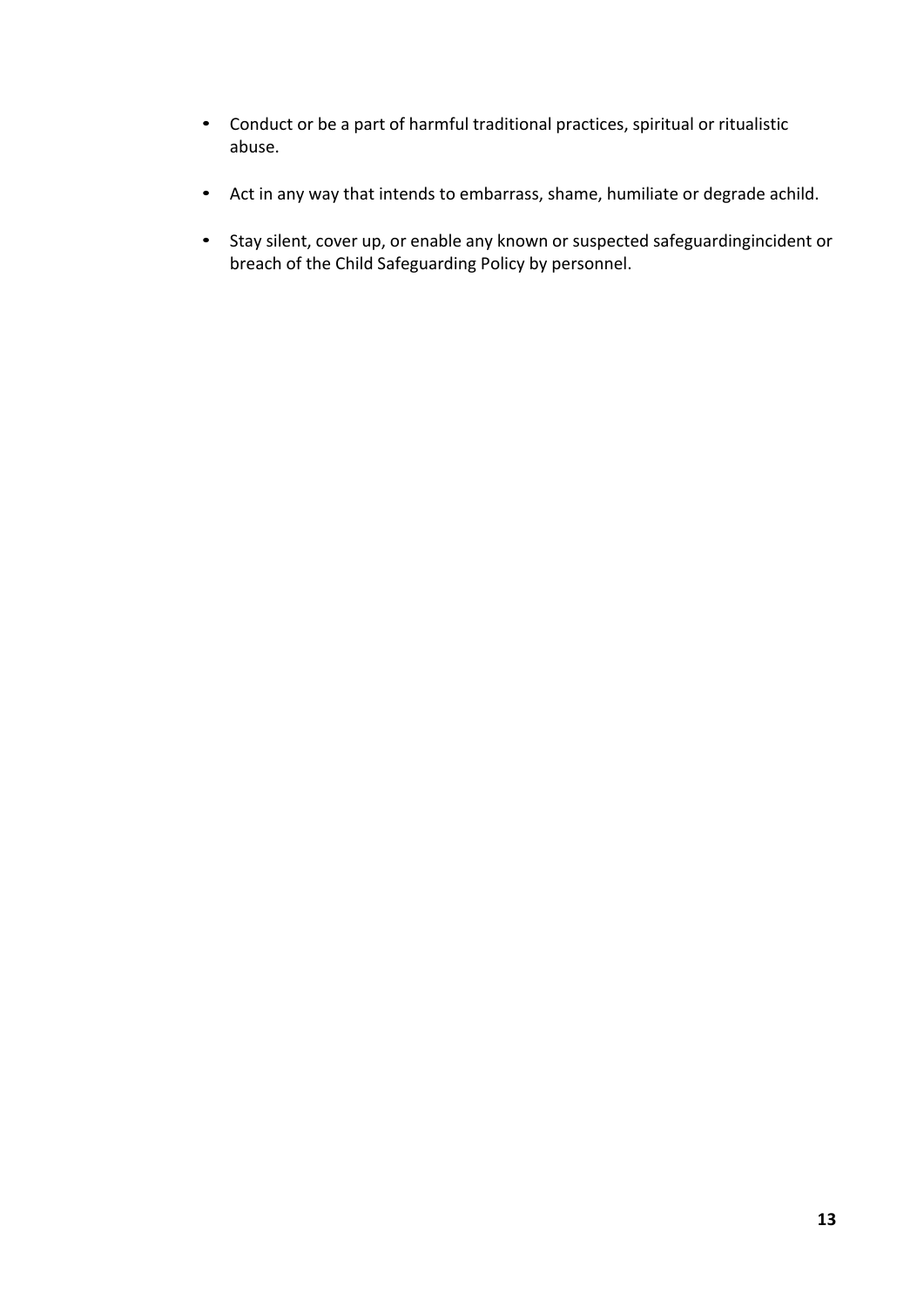# **REPORTING and RESPONDING**

WWO Global will address any suspected incidents of suspectedchild abuse or exploitation according to the guidelines below. At all times, the best interests of the child are of paramount consideration.

#### **ADDRESSING AND REPORTING ABUSE CASES**

In all cases, if a child discloses an alleged abuse case, or an adult has suspicion of abuse, the adult must:

- Listen to the child, react calmly, take them seriously, and reassure them they have done the right thing by disclosing.
- Avoid promising the child total confidentiality as it is in their best interests that key trusted people also know who can help.
- Ensure the safety of the child.
- Avoid gossip and making assumptions.
- Avoid informing or confronting the alleged perpetrator(s).
- Record in detail precisely what the allegations are. Avoid leading questions. Focus on what was said, observed, who was present and what happened. Avoid speculation and interpretation.
- Report the alleged abuse to appropriate legal, medical, and/or child protection authorities

#### **RESPONDING TO REPORTS OF ALLEGED ABUSE**

Allegations of abuse within the WWO global partnership will be reviewed within 24 hours of being noted. The allegation should be given to an independent party in the country of origin, to investigate and determine what the next steps should be. In every case, the independent national party will be asked in writing by WWO Global leadership to report allegations of child sexual abuse to the appropriate national legal authorities.

WWO Global expects all Partner Organizations to follow the guidelines of their Child Safeguarding Policy for their organization to ensure the safety and well-being of the child, and are solely responsible to handle any report of alleged abuse of a child in accordance with their own Child Safeguarding Policy, and local laws of its jurisdiction.

Partners of WWO Global are responsible to conduct investigations of suspected abuse and report to WWO Global final results and recommendations coming from the investigation. WWO Global will then act accordingly to the policy herein and the results of the independent investigation of the partner.

WWO Global shall have no obligation or responsibility to assist any Partner Organization in its investigation of any such alleged abuse of a child, nor shall they have any obligation or responsibility to a Partner Organization for any costs, expenses, damages, fines, penalties, or liabilities that a Partner Organization may incur in connection with any such alleged abuse of a child.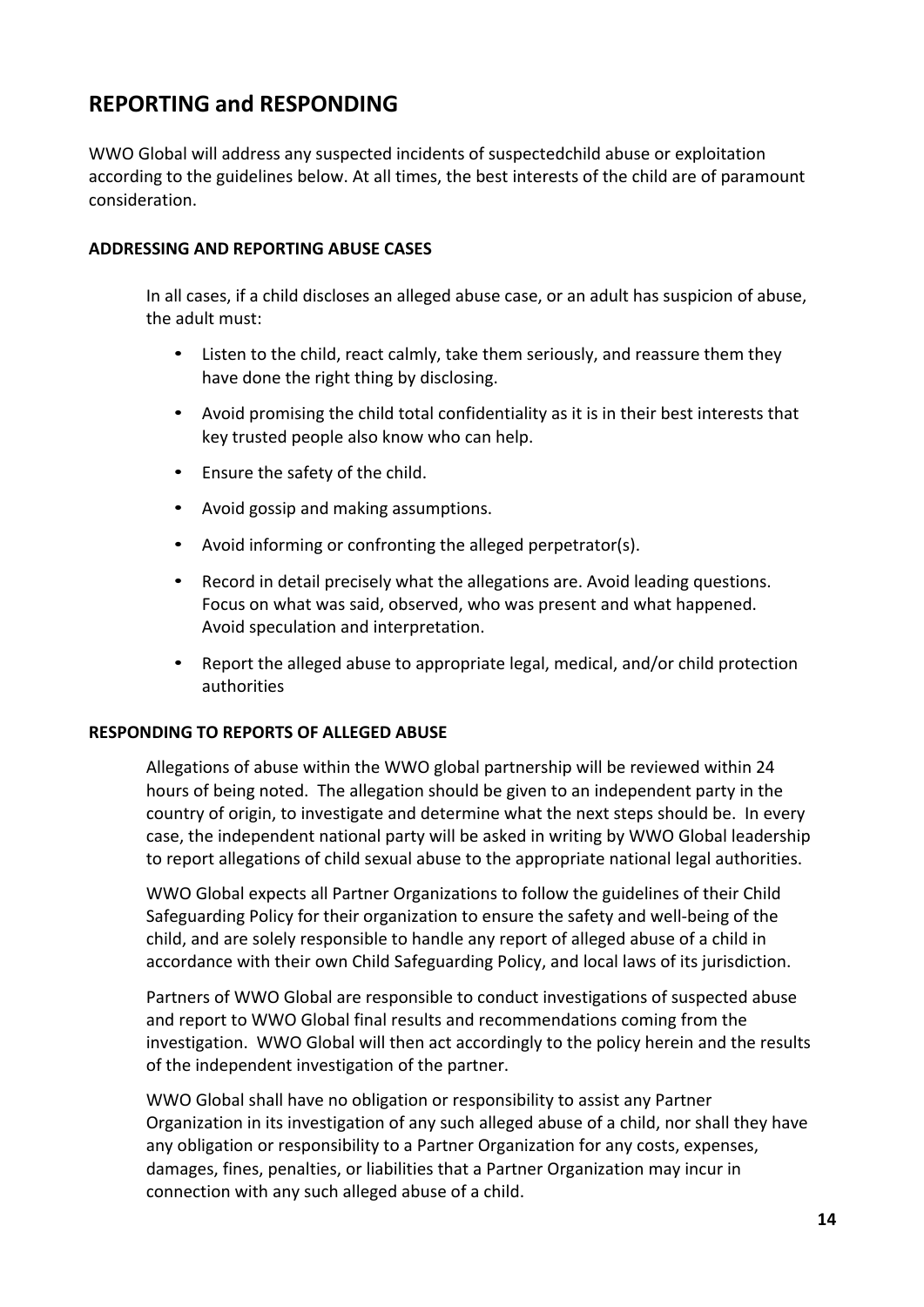# **ACKNOWLEDGEMENTS**

WWO Global is most appreciative of the generous permission from Christian Broadcasting Network (CBN) for allowing WWO Global to adapt and model this Child Safeguarding Policy off their extensive work to create the same for their organization. We are grateful for all the additional references we found and were able to adapt from. The material herein represents some of the best we have found across the globe.

We encourage each of you to use what you find useful here as well.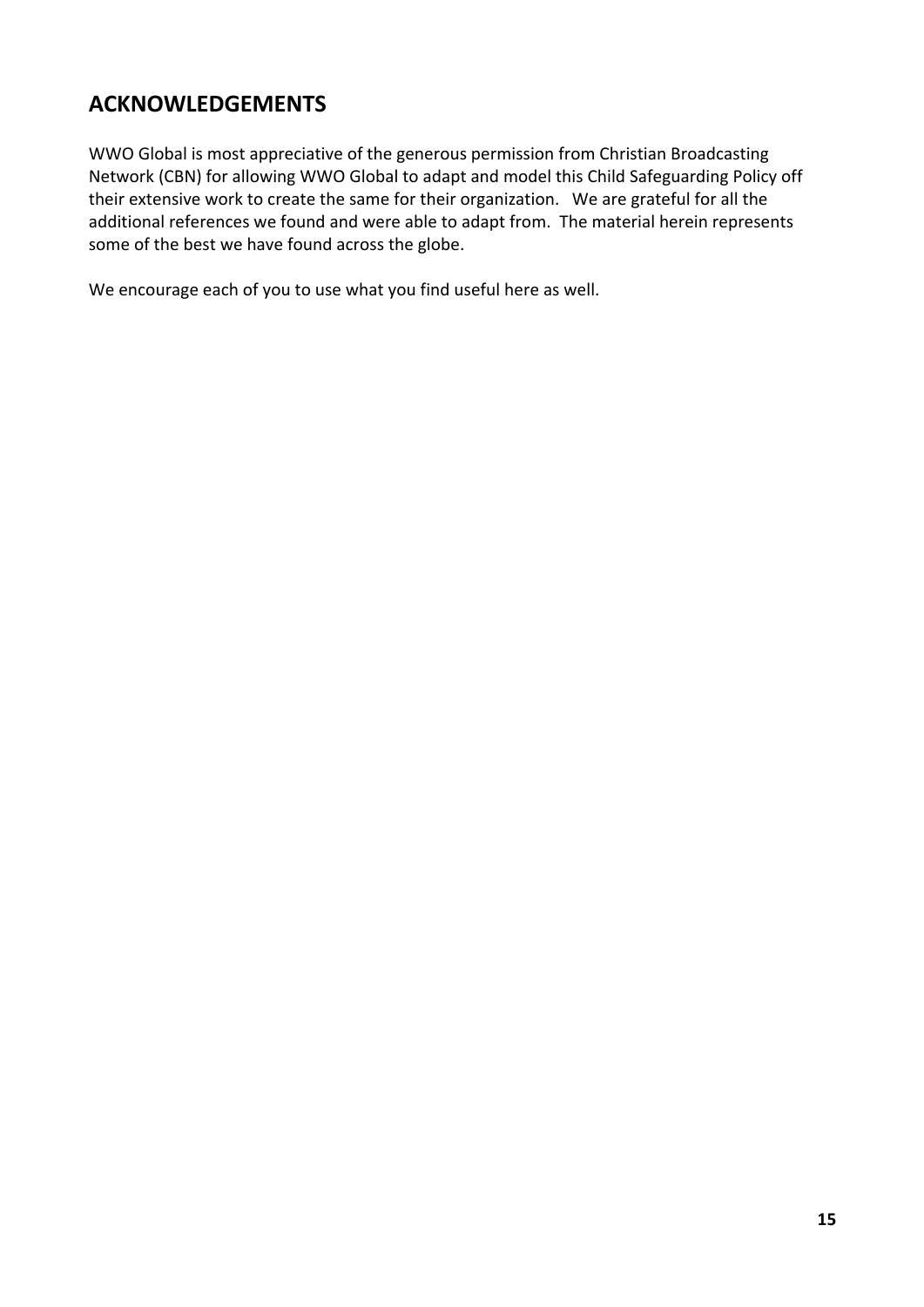# **APPENDIX 1: STATEMENT OF COMMITMENT – GLOBAL TEAM**

#### **STATEMENT OF COMMITMENT**

#### **to WWO Global's Child Safeguarding Policy**

I, (name), have received, read, and understood the WWO Global Child Safeguarding Policy. I agree to abide by the policy and principles therein and commit to protecting all children in our care from physical, sexual and emotional abuse and affirming their worth as being created in the image of God.

(Print your full name) (Date)

(Signature)

**Note:** This Statement of Commitment is to be signed by all staff (paid or unpaid), volunteers, contractors,who are in any way involved with projects or programs involving children and who are considered part of the Global Team.

Please send the completed original or a scanned copy to WWO Global Executive Team, at protect@worldwithoutorphans.org